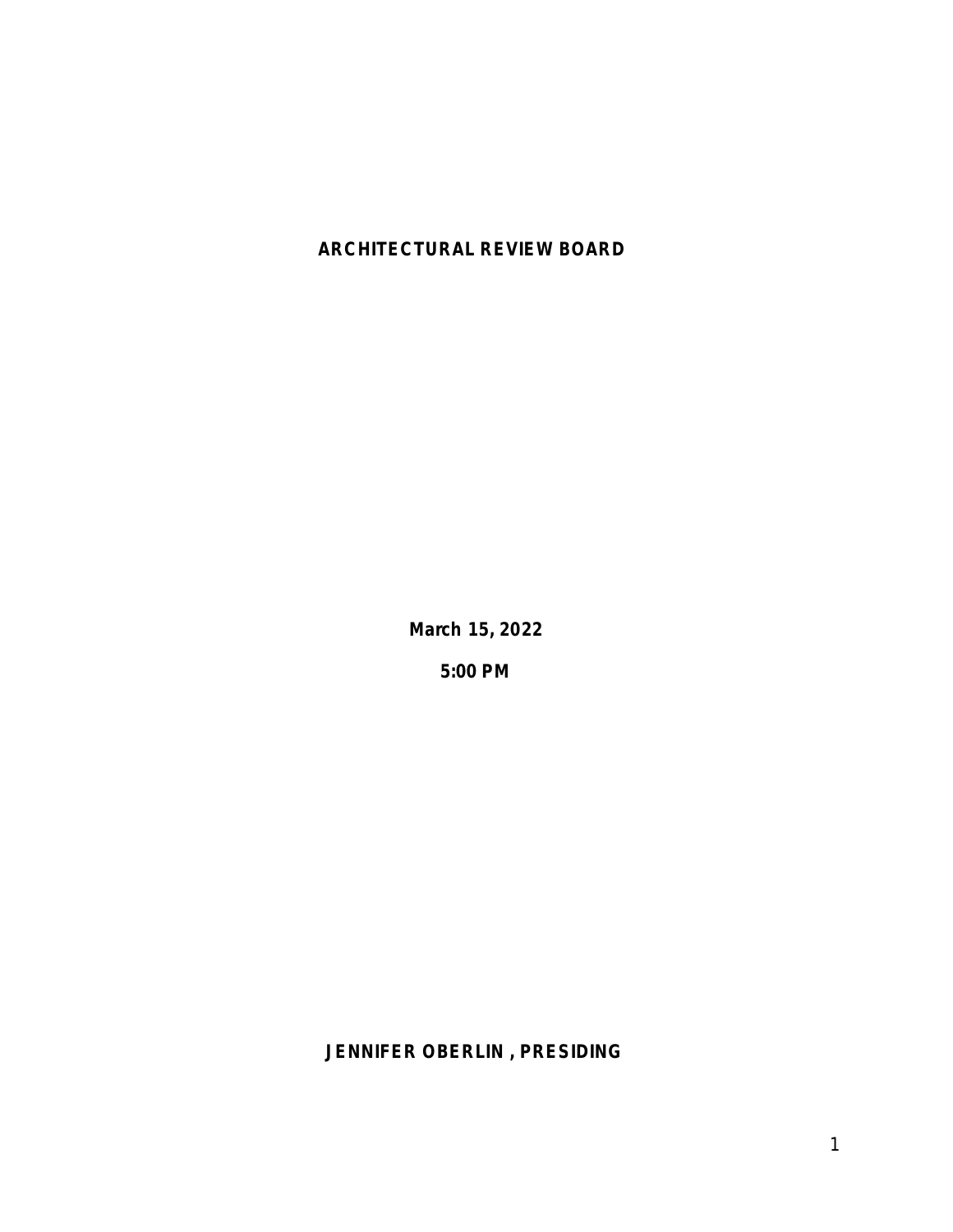Members Present:

Nicole Konkol Brittany Sams Tom Midkiff Patti Cross Kevin Breeck Jennifer Oberlin Irma Johnson

Also Present:

Edwin Logan, Attorney Vicki Birenberg, Historic Preservation Officer Jordan Miller, City of Frankfort Senior Planner

The first item of business was the approval of the minutes of the February 9, 2022 and February 15, 2022 meetings. Mr. Breeck made a motion to approve the minutes for the February 9, 2022 meeting. The motion was seconded by Ms. Sams and all were in favor. Ms. Konkol made a motion to approve the minutes from the February 15, 2022 meeting. The motion was seconded by Ms. Johnson and passed unanimously.

Ms. Oberlin gave the Chairs Report.

Mr. Miller read the administrative approvals for the period covering February 9, 2022 to March 8, 2022.

Chair Oberlin asked the Secretary to introduce the next item of business.

**In accordance with Articles 4 , 16, and 17 of the City of Frankfort Zoning Ordinance , John Sower of John Sower Properties LLC requests a Certificate of Appropriateness to install a new aluminum storefront entrance; remove existing window openings and construct new stair tower addition with lobbies for existing elevator tower and a 3 rd floor porch; modify the number, location, and size of openings at the rear of the first floor and construct a rear entry porch at the property located at 219 St. Clair Street. The property is more particularly ide ntified as PVA Map No. 061-24-14 -008.00**

Vicki Birenberg, City of Frankfort Historic Preservation Officer was present mentioned that the scope of includes:

- 1. Aluminum Storefront Entrance: The storefront entrance will be expanded by about 6-inches on each side.
- 2. Saint Clair Windows: The original windows on the second floor will be rehabilitated. The sashes of the third-floor windows have been replaced with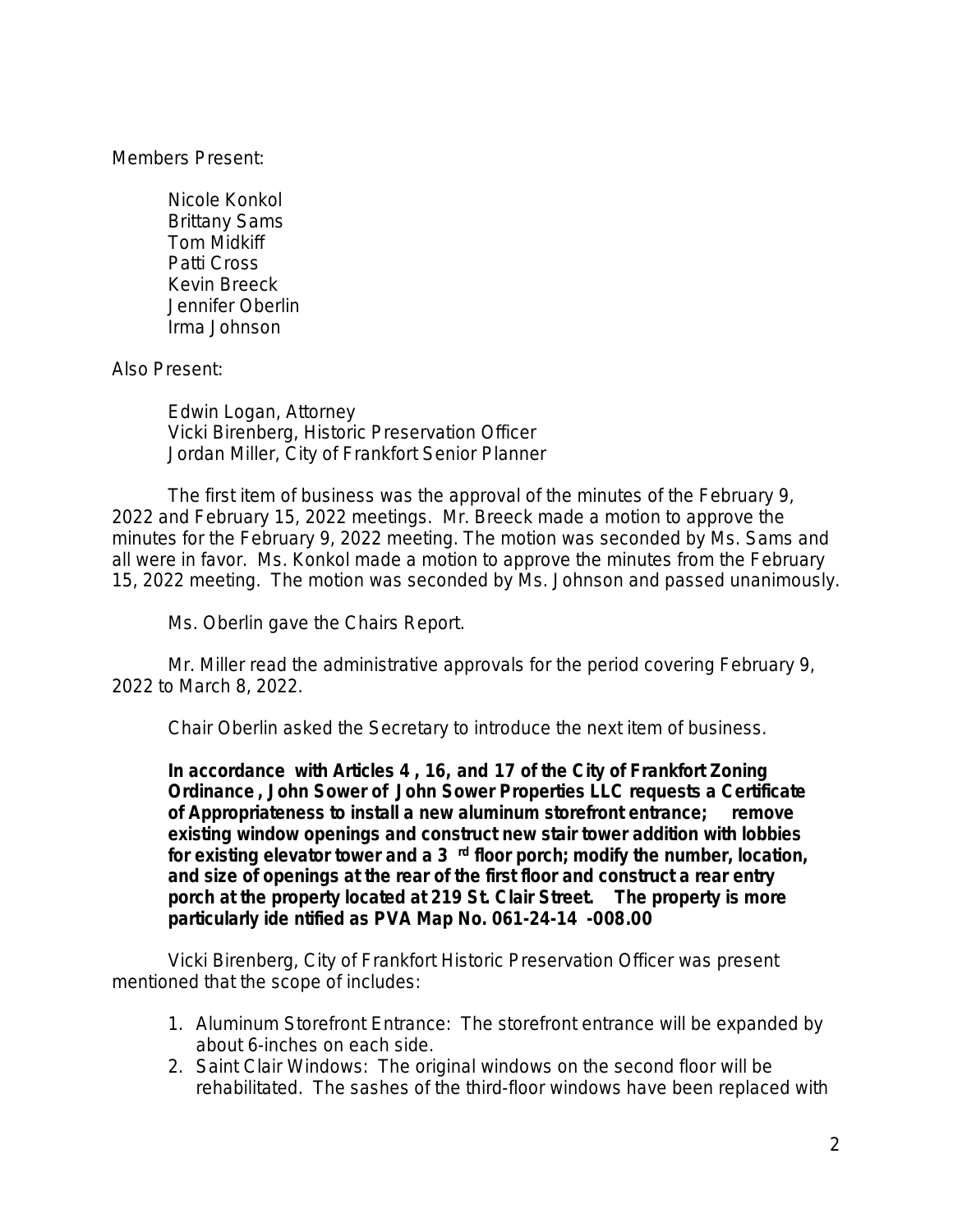vinyl. Those inserts will be removed and new wood sashes will be fabricated to match the original second floor wood sashes.

- 3. Rear Building Addition: A new stair tower that will be made with concrete masonry units that will be coated so that it will be a flat finish. An aluminum window will be installed on the east side of tower. The addition will also include lobbies for the existing elevator tower and a third-floor porch.
- 4. Rear Building Addition: They want to rearrange some of the opening on the rear first floor. There are some existing windows that have been uncovered and they plan to rehab and reuse them but not necessarily in the current locations. They also want to add three door entrances with transom windows above and construct a porch over the openings which will help shelter it from the weather.

Ms. Birenberg stated that the plans as submitted are compatible with the design guidelines and that staff is recommending approval based on the Findings of Fact and conditions located on page four of the staff report.

John Sower and the Architect, Bruce Rogers were present and stated that they have read the staff report and agreed with the conditions. Mr. Rogers added that they are submitting the plans to SHIPPO in order to get that approval started.

Based on the Findings of Fact, Ms. Sams made a motion in accordance with Articles 4, 16, and 17 of the City of Frankfort Zoning Ordinance, to approve the request from John Sower of John Sower Properties LLC for a Certificate of Appropriateness to install a new aluminum storefront entrance; remove existing window openings and construct new stair tower addition with lobbies for existing elevator tower and a 3rd floor porch; modify the number, location, and size of openings at the rear of the first floor and construct a rear entry porch at the property located at 219 St. Clair Street with the following conditions:

- 1. The open building permit will be amended to reflect approval of the work in this request.
- 2. Final details on the materials and design for the rear doors and materials for the porch will be administratively approved by staff.
- 3. Any additional projects requiring a building permit shall require review and approval by the Architectural Review Board unless a Certificate of No Exterior Effect is issued.

The motion was seconded by Mr. Breeck and passed unanimously.

Chair Oberlin asked the Secretary to introduce the next item of business.

**In accordance with Articles 4, 16, and 17 of the City of Frankfort Zoning Ordinance, Jen Williamson on behalf of Will Crumbaugh of Anchor Properties Group LLC, is requesting Certificate of Appropriateness to remove an existing window, modify an existing window opening to accommodate a door and construct a new stairway, and add a new entrance opening and door at the rear of the property located at 220 W. Main Street. The property is more particularly identified as PVA Map No. 061-24-13.010.00**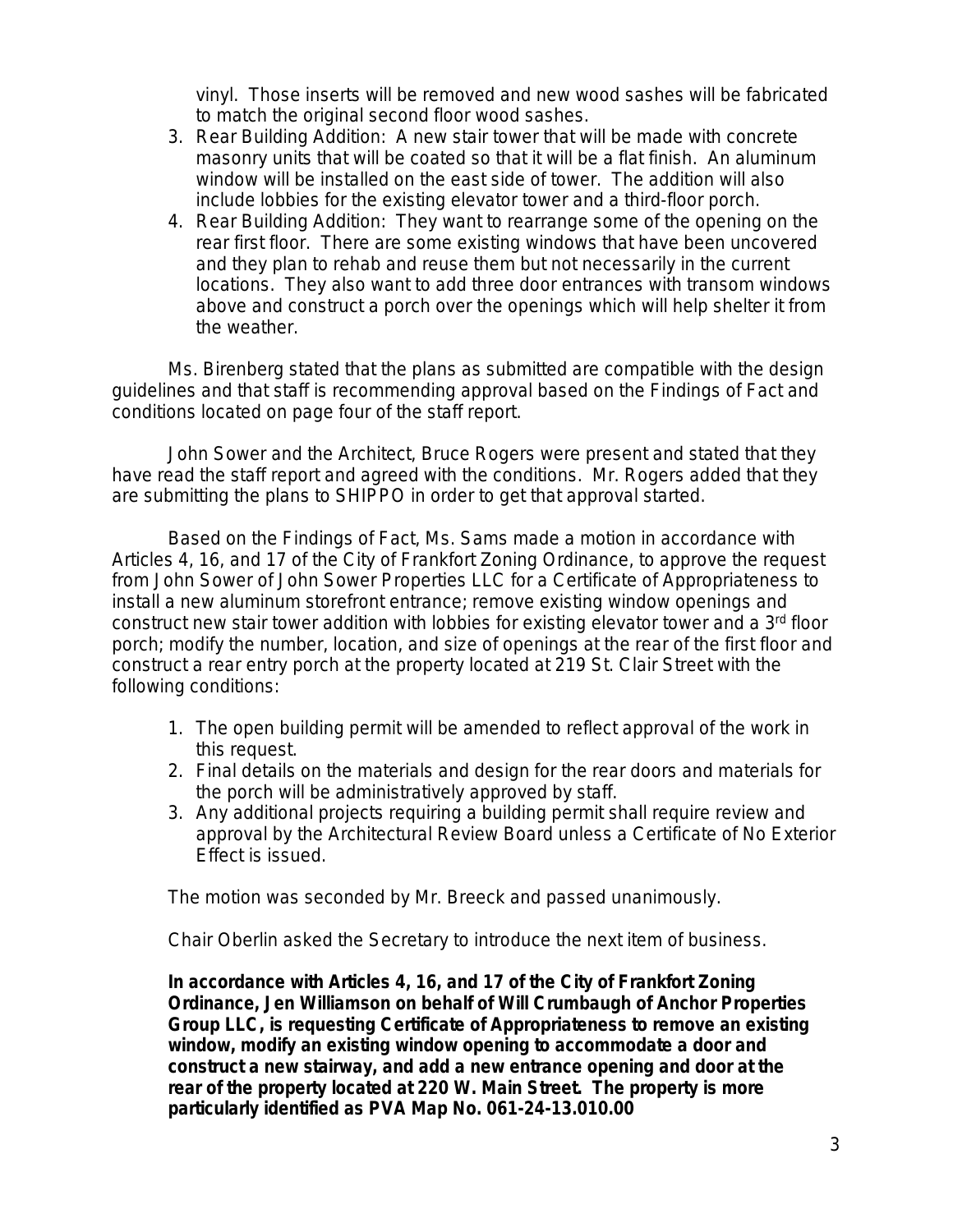Vicki Birenberg, City of Frankfort Historic Preservation Officer was present explained that the applicant is proposing to keep commercial space on the ground floor and do short-term rentals on the second floor and rear wing.

Ms. Birenberg stated that they plan to create two new entrances on the rear. The applicant is proposing to create one new opening with a door and to modify an existing historic window opening to allow the installation of a door. Additionally new stairs will be constructed to reach the entry door created from the former window. One small window is proposed to be removed as part of the project.

Ms. Birenberg stated that the project is compatible with the Design Guidelines and pointed out the Findings of Fact and conditions on page four of the staff report.

Jennifer Williamson was present on behalf of the applicant and replied that she had read the staff report and agreed with the conditions when asked by Ms. Oberlin.

Based on the Findings of Fact, Ms. Konkol made a motion in accordance with Articles 4, 16, and 17 of the City of Frankfort Zoning Ordinance, to approve the request from Jen Williamson on behalf of Will Crumbaugh of Anchor Properties Group LLC, for a Certificate of Appropriateness to remove an existing window, modify an existing window opening to accommodate a door and construct a new stairway, and add a new entrance opening and door at the rear of the property located at 220 W. Main Street with the following conditions:

- 1. The open building permit will be amended to reflect approval of the work in this request.
- 2. The rear opening where sashes will be removed will retain the existing arch and sill and will be infilled with recessed brick.
- 3. Final details on the materials and design for the proposed door and stairs will be administratively approved by staff.
- 4. Any additional projects requiring a building permit shall require review and approval by the Architectural Review Board unless a Certificate of No Exterior Effect is issued.

The motion was seconded by Ms. Cross and passed unanimously.

The next item of business was Adoption of the 2022 Work Plan and Staff Updates.

Ms. Birenberg, City of Frankfort Historic Preservation Officer was present and mentioned that the work plan was submitted by Staff in the February work session for the Board to review.

Ms Birenberg went over the 2022 Work Plan that includes the following items.

- 1. Participate in the update of the Special Capital Design Guidelines
- 2. Seek Memorandum of Agreement, subscription, or other way to obtain all Frankfort's Historic and Architectural Survey Forms, as well as GIS Shape